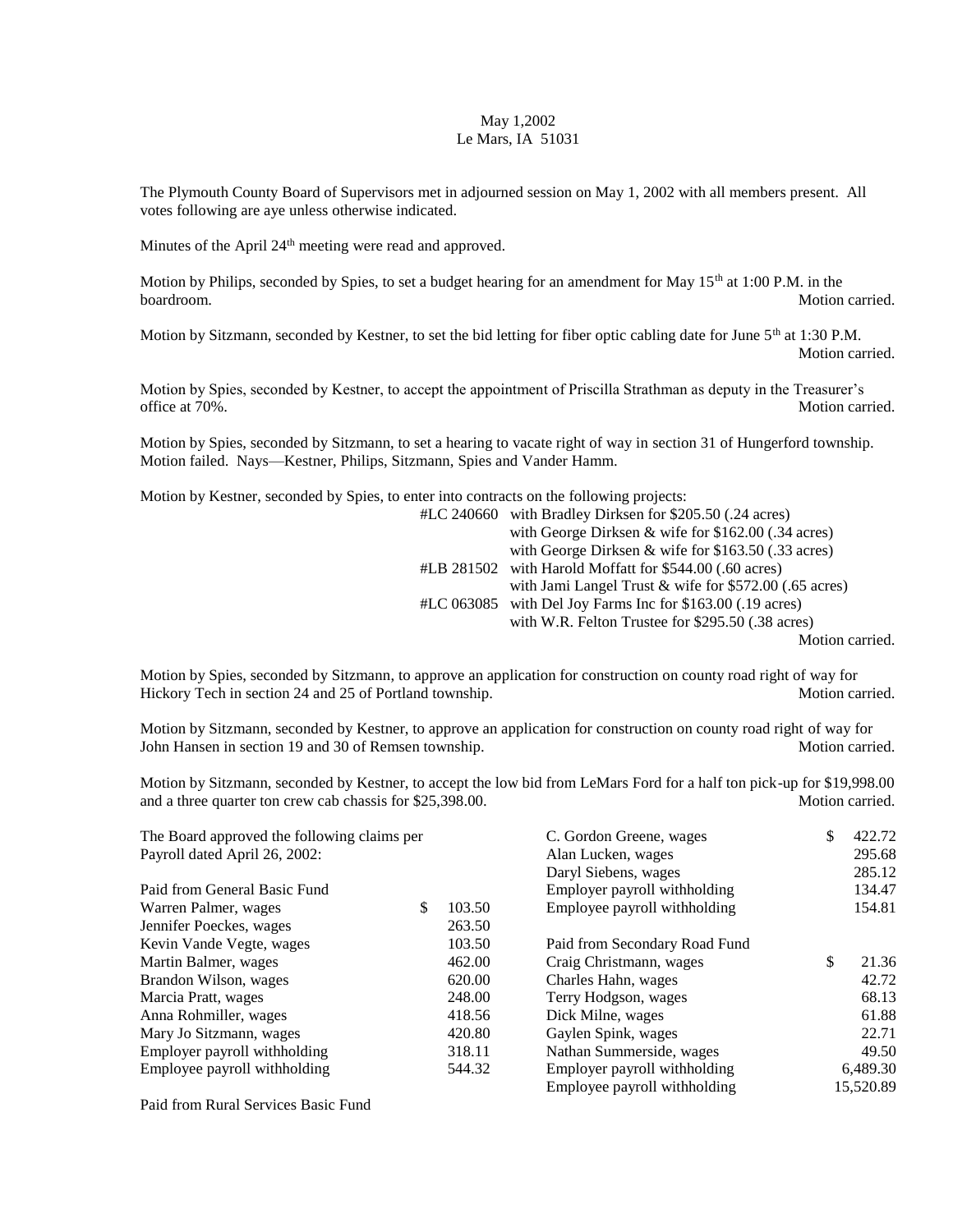| Paid from E911 Fund                                           |              | Des Moines Star         |
|---------------------------------------------------------------|--------------|-------------------------|
| Shawn Olson, wages                                            | \$<br>40.50  | Linda Dobson, n         |
| Lisa Knutson, wages                                           | 236.50       | <b>Frontier Commu</b>   |
| Employer payroll withholding                                  | 37.12        | Solutions, trainin      |
| Employee payroll withholding                                  | 31.44        | Priscilla Strathm       |
| The Board approved the following claims per                   |              | Sheriff                 |
| Payroll dated April 30, 2002:                                 |              | Bomgaars, dog f         |
|                                                               |              | Des Moines Star         |
| Paid from General Basic Fund                                  |              | Fuel'n'More, fue        |
| Jary Vermeys, wages                                           | \$<br>17.59  | Northern Exposu         |
| Brian Reis, wages                                             | 235.75       | Sharp Shop, clot        |
| Tami Jorgensen, wages                                         | 109.36       | Sioux Sales Con         |
| Dawn Fifita, wages                                            | 83.22        | Mike Van Otterl         |
| Kirk Hatting, wages                                           | 111.12       | Visa, schooling         |
| Lisa Knutson, wages                                           | 16.59        | Wal-Mart, office        |
| Employer payroll withholding                                  | 38,939.59    |                         |
| Employee payroll withholding                                  | 21,189.51    | Recorder                |
|                                                               |              | Des Moines Star         |
| Paid from MH-DD Services Fund                                 |              | <b>Frontier Commu</b>   |
| Employer payroll withholding                                  | \$<br>700.82 | Standard Office,        |
| Employee payroll withholding                                  | 369.66       |                         |
|                                                               |              | <b>Veterans Affairs</b> |
| Paid from Secondary Road Fund                                 |              | <b>Wendell Toenjes</b>  |
| Employer payroll withholding                                  | \$3,965.68   | <b>Richard Wilkens</b>  |
| Employee payroll withholding                                  | 2,930.10     |                         |
|                                                               |              | Conservation Bo         |
| Paid from Economic Development Fund                           |              | North West REC          |
| Employer payroll withholding                                  | \$<br>950.61 |                         |
| Employee payroll withholding                                  | 497.13       | <b>Human Services</b>   |
|                                                               |              | Campbell's Elec         |
| Paid from Local Emergency Management                          |              | Lora DeLair, cle        |
| Employer payroll withholding                                  | \$<br>167.51 | Meritus Commu           |
| Employee payroll withholding                                  | 441.69       | <b>Frontier Commu</b>   |
|                                                               |              | <b>Independent Bus</b>  |
| Paid from Co Assessor Agency Fund                             |              | Iowa Office Sup         |
| Employer payroll withholding                                  | \$4,018.59   | LeMars, City of,        |
| Employee payroll withholding                                  | 2,397.25     | MidAmerican E           |
|                                                               |              | Standard Office,        |
| The Board approved the following claims per                   |              | Wal-Mart, suppl         |
| Warrant register dated May 1, 2002:                           |              |                         |
|                                                               |              | <b>Medical Examin</b>   |
| <b>GENERAL BASIC</b>                                          |              | Pathology Medio         |
| Board of Supervisors                                          |              |                         |
| Des Moines Stamp, stamps                                      | \$<br>50.00  | Correctional Ser        |
|                                                               |              | Ad/Vantage, jail        |
| Auditor                                                       |              | Dawn Fifita, jail       |
|                                                               | \$<br>49.80  | <b>Iowa Law Enfor</b>   |
| Des Moines Stamp, stamps<br>Frontier Communications, DSL line | 17.10        |                         |
|                                                               |              | Paul Kolker, jail       |
| IA Secretary/State, term charge                               | 28.20        | Presto-X-Co, pe         |
| LeMars Postmaster, postage due                                | 4.48         | Larry Radloff, ja       |
| Matt Parrott & & Sons, election supplies                      | 513.84       | Sioux Sales Con         |
| Auditor Assn, dues                                            | 10.00        |                         |
| Solutions, year end manual                                    | 40.00        | <b>District Court</b>   |
|                                                               |              | Ply Co Sheriff, s       |
| Treasurer                                                     |              | Tom Schneider,          |

| Des Moines Stamp, supplies, stamps<br>Linda Dobson, mileage, meals<br>Frontier Communications, phone service<br>Solutions, training, support | \$<br>157.55<br>150.92<br>160.73<br>872.36 |
|----------------------------------------------------------------------------------------------------------------------------------------------|--------------------------------------------|
| Priscilla Strathman, mileage, meals                                                                                                          | 38.13                                      |
| Sheriff<br>Bomgaars, dog food, misc<br>Des Moines Stamp, stamps                                                                              | \$<br>33.98<br>25.75                       |
| Fuel'n'More, fuel                                                                                                                            | 854.16                                     |
| Northern Exposure, photo development                                                                                                         | 52.21                                      |
| Sharp Shop, clothing & equipment                                                                                                             | 45.00                                      |
| Sioux Sales Company, clothing & equip                                                                                                        | 256.25                                     |
| Mike Van Otterloo, meals                                                                                                                     | 9.41                                       |
| Visa, schooling expenses, equipment                                                                                                          | 236.45                                     |
| Wal-Mart, office & dog supplies                                                                                                              | 134.37                                     |
| Recorder<br>Des Moines Stamp, supplies                                                                                                       | \$<br>77.80                                |
| Frontier Communications, DSL line                                                                                                            | 17.10                                      |
| Standard Office, file card, 7 drawer                                                                                                         | 744.88                                     |
| <b>Veterans Affairs</b>                                                                                                                      |                                            |
| Wendell Toenjes, mileage to Sioux Falls                                                                                                      | \$<br>75.00                                |
| Richard Wilkens, mileage to Sioux Falls                                                                                                      | 50.00                                      |
|                                                                                                                                              |                                            |
| <b>Conservation Board</b><br>North West REC, electric                                                                                        | \$<br>237.65                               |
| <b>Human Services</b>                                                                                                                        |                                            |
| Campbell's Electric, electrical repairs                                                                                                      | \$<br>36.00                                |
| Lora DeLair, cleaning services                                                                                                               | 160.00                                     |
| Meritus Communications, phone service                                                                                                        | 655.62                                     |
| Frontier Communications, phone service                                                                                                       | 266.28                                     |
| Independent Business, postage meter labels                                                                                                   | 17.04                                      |
| Iowa Office Supply, supplies                                                                                                                 | 12.87                                      |
| LeMars, City of, water & sewer                                                                                                               | 21.21                                      |
| MidAmerican Energy, gas & electric                                                                                                           | 298.08                                     |
| Standard Office, supplies                                                                                                                    | 276.31                                     |
| Wal-Mart, supplies                                                                                                                           | 10.46                                      |
| <b>Medical Examiner</b>                                                                                                                      |                                            |
| Pathology Medical Serv, autopsy expense                                                                                                      | \$1,161.45                                 |
| <b>Correctional Services</b>                                                                                                                 |                                            |
| Ad/Vantage, jail booking system                                                                                                              | \$<br>167.00                               |
| Dawn Fifita, jail school meals                                                                                                               | 14.50                                      |
| Iowa Law Enforce Academy, school for 3                                                                                                       | 300.00                                     |
| Paul Kolker, jail school meals                                                                                                               | 14.50                                      |
| Presto-X-Co, pest control                                                                                                                    | 21.50                                      |
| Larry Radloff, jail school meals                                                                                                             | 14.22                                      |
| Sioux Sales Company, clothing allowance                                                                                                      | 84.50                                      |
| <b>District Court</b><br>Ply Co Sheriff, sheriff's fees                                                                                      | \$<br>587.62                               |
| Tom Schneider, meals to transport                                                                                                            | 7.11                                       |
|                                                                                                                                              |                                            |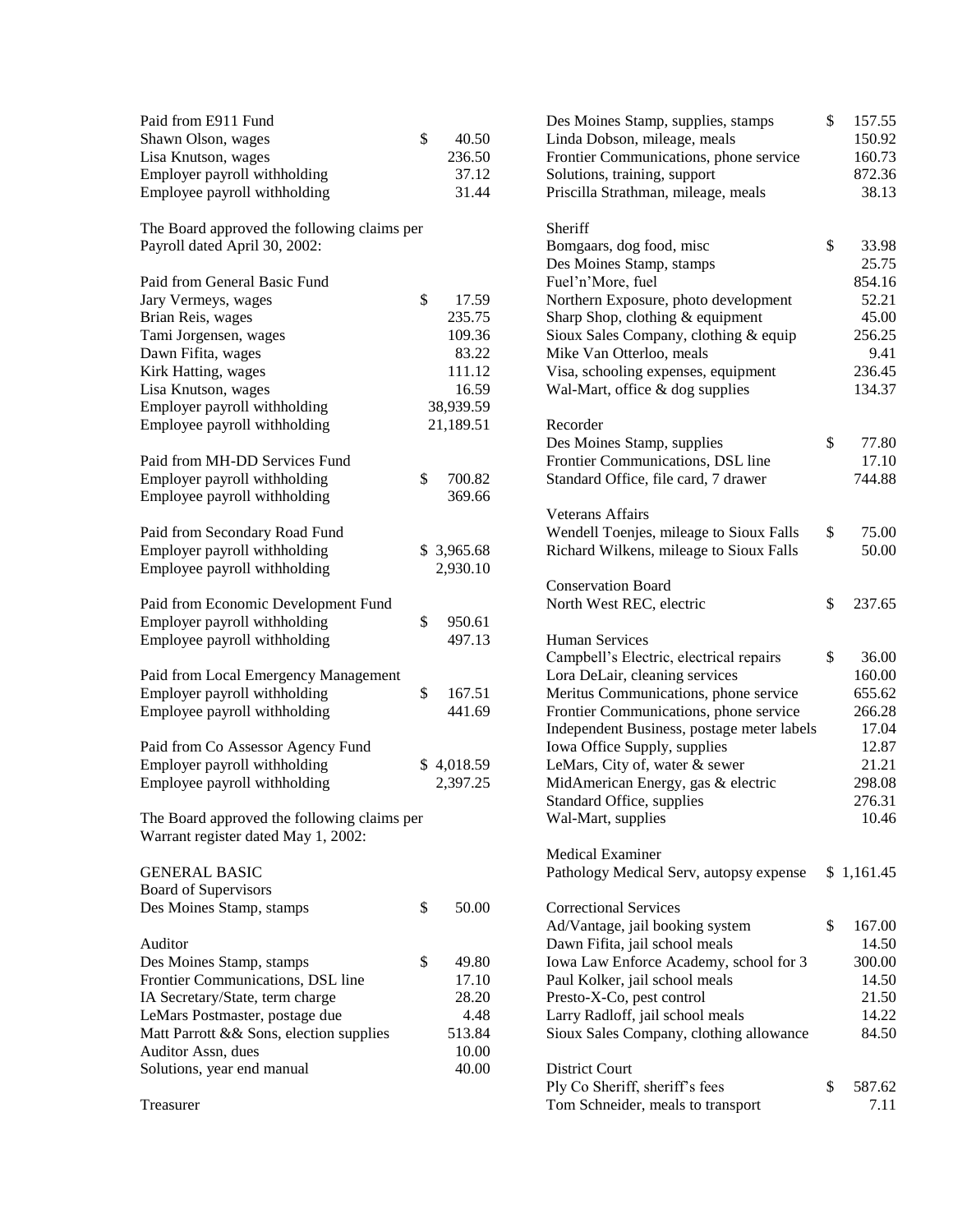| West Group Payment Ctr, updates               | \$<br>556.75 | <b>County Engineer</b>                      |
|-----------------------------------------------|--------------|---------------------------------------------|
| Woodbury Co Sheriff, sheriff's fees           | 3.38         | AT&T, sundry                                |
|                                               |              | Barco Products, signs                       |
| Communications                                |              | Dennis Binneboese, ins reimb                |
| Frontier Communications, phone service        | \$<br>542.78 | Crescent Electric, buildings                |
| McLeod USA, phone service                     | 285.26       | Roger Dau, ins reimb                        |
| Mediacom, comm. cntr equipment                | 60.06        | Fareway, meals & lodging                    |
| North West REC, tower utilities               | 43.58        | Farmers Coop, diesel fuel                   |
| Union Co Electric Coop, utilities, tower site | 38.38        | Frontier Communications, sundry             |
|                                               |              | Paul Galles, ins reimb                      |
| Courthouse                                    |              | Graves Construction, project                |
| Lamperts, bldg materials                      | \$<br>44.10  | Jean Gritzmaker, outside engineering        |
| Langel Electric, ballast for light            | 40.79        | Russ Hobson, ins reimb, supplies            |
| MidAmerican, janitorial supplies              | 39.83        | IA Prison Industries, signs                 |
|                                               |              | Irving Jensen, granular                     |
| Data Processing                               |              | Jo-Lee Equipment, parts                     |
| Frontier Communications, DSL line             | \$<br>17.11  | K & R Repair, outside service, parts        |
| W.W. Grainger, utility cart                   | 150.54       | Kooiker, bridges                            |
|                                               |              | Lamperts, tools, lumber, buildings          |
|                                               |              |                                             |
| Juvenile Probation                            |              | MidAmerican, sundry                         |
| LeMars Daily Sentinel, publication costs      | \$<br>29.45  | Gerry Neuroth, meals, lodging, mileage      |
|                                               |              | North West REC, sundry                      |
| <b>Community Services</b>                     |              | Dan Ruhland, ins reimb                      |
| Craig Bauerly, attorney fees                  | \$<br>60.00  | Safety X-treme, signs                       |
| Scott Bixenman, attorney fees                 | 45.00        | Schaeffer's Mfg, grease                     |
|                                               |              | Jack Schlesser, fence                       |
| Nondepartmental                               |              | Ron Shuff, ins reimb                        |
| Akron Child Care, Raci grant                  | \$5,000.00   | Barry Small, ins reimb                      |
| Paul Betsworth, ins reimb                     | 566.87       | Southern Sioux Rural, sundry                |
| DMG-Maximus, cost allocation                  | 1,672.32     | Luke Steeg, 4/13 & 4/20-02                  |
| Linda Gaumnitz, ins reimb                     | 41.60        | Timmy's Catering, meals & lodging           |
| Jerry Groenhagen, ins reimb                   | 37.47        | Van Diest Supply, granular                  |
| Larry Hoffman, ins reimb                      | 26.48        | Vander Meer, meals & lodging                |
| LeMars, City of, Raci grant                   | 5,000.00     | Wal-Mart, supplies                          |
| K. Kae Meyer, ins reimb                       | 3.98         | Floyd Waterbury, ins reimb                  |
| Mike Van Otterloo, ins reimb                  | 918.90       |                                             |
|                                               |              | <b>CAPITAL PROJECTS</b>                     |
| MH-DD SERVICES FUND                           |              | Courthouse                                  |
| Mental Health Administrator                   |              | Bankers Trust Company, bond fee             |
| Craig Bauerly, attorney fees                  | \$<br>260.00 | Dorsey & Whitney, legal services            |
| Timothy Bottaro, attorney fees                | 50.00        | PCS Associates, jail consult fee/balance    |
| Rodney Dean, physicians fees                  | 175.00       |                                             |
| IA Dept Human Services, services for 2/02     | 62,123.07    | <b>SPECIAL APPRAISER'S FUND</b>             |
| Plymouth Life, services                       | 83.40        | Co Assessor                                 |
| Woodbury Co Sheriff, sheriff's fees           | 69.33        | Vanguard Appraisals, appraisal              |
|                                               |              |                                             |
| RURAL SERVICES BASIC FUND                     |              | LOCAL EMERGENCY MANAGEMENT                  |
| Sanitarian                                    |              | <b>Local Emergency Management Services</b>  |
| C Gordon Greene, mileage                      | \$<br>111.50 | Bekins Fire/Safety, hydro tests             |
|                                               |              | Frontier Communications, phone services     |
| Zoning                                        |              | LeMars Insurance Agency, office services    |
| Frontier Communications, phone service        | \$<br>30.05  | MidAmerican, gas & electric                 |
| Alan Lucken, mileage/postage reimb            | 35.70        | Okoboji Scuba, diver certification training |
|                                               | 18.30        |                                             |
| Daryl Siebens, mileage reimb                  |              | CO ASSESSOR AGENCY FUND                     |
| SECONDARY ROAD FUND                           |              | Co Assessor                                 |
|                                               |              |                                             |

 $$129.47$ 496.48 49.03 72.22 767.65  $10.56$  $256.12$ 181.94 29.80 10,555.54 49.50 295.70  $600.00$  $247.10$ 53.45  $76.28$ 1,129.00 203.63 640.72 64.96  $20.00$ 858.96 994.50 206.64  $1,270.00$ 118.20 103.41 47.25 45.00 Timmy's Catering, meals & lodging 254.22 1,247.10  $19.20$ 62.29 62.29

 $$ 100.00$ 9,654.55  $20,000.00$ 

 $$3,918.75$ 

 $$220.00$ Frontier Communications, phone services 99.11  $250.00$ 104.97 696.00